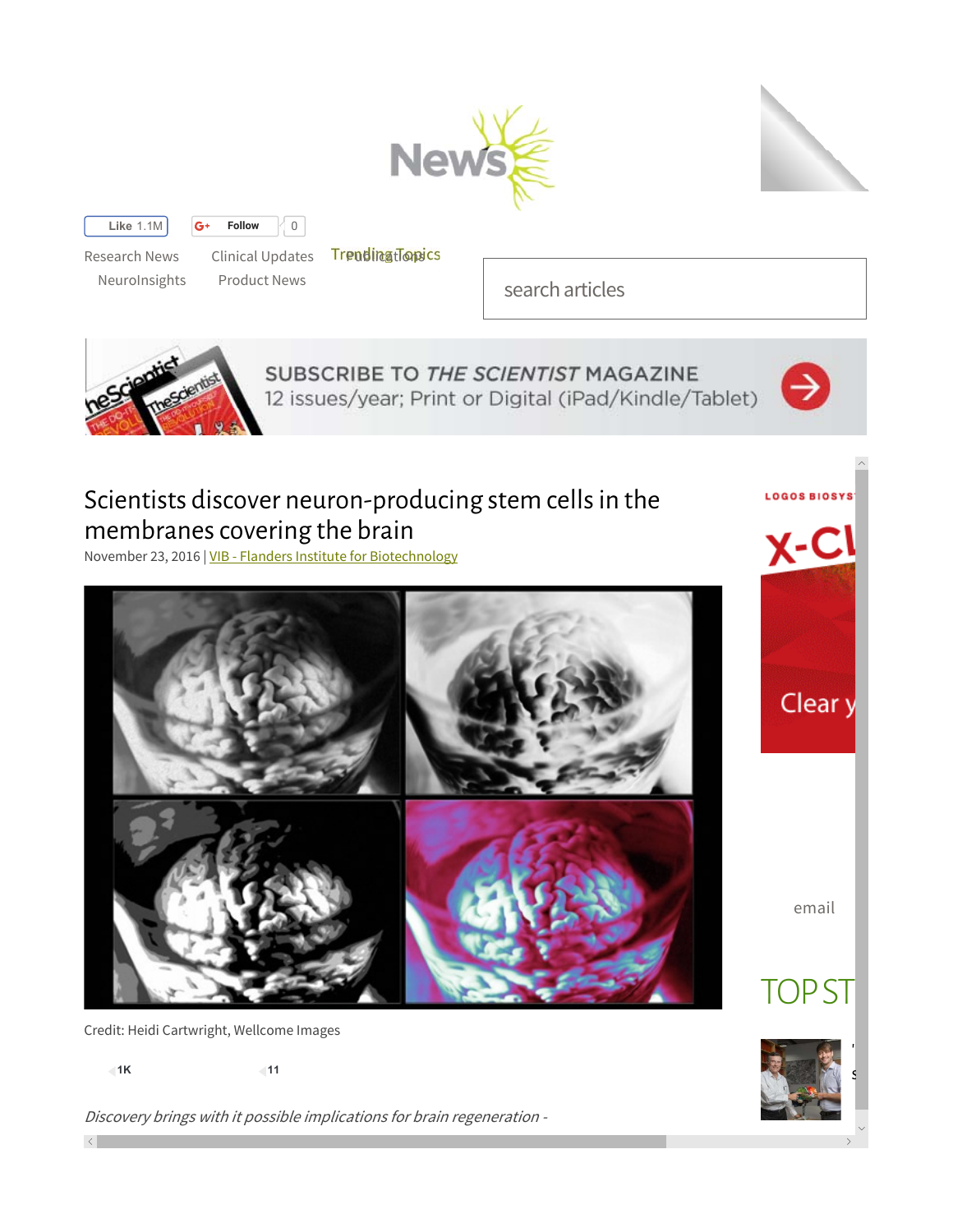In a cross-domain study directed by professor Peter Carmeliet (VIB - KU Leuven), researchers discovered unexpected cells in the protective membranes that enclose the brain, the so called meninges. These 'neural progenitors' (stem cells that differentiate into different kinds of neurons) are produced during embryonic development.

### **See Also: Stem cells in the brain: Limited self-renewal**

These findings show that the neural progenitors found in the meninges produce new neurons after birth, highlighting the importance of meningeal tissue as well as these cells' potential in the development of new therapies for brain damage or neurodegeneration. A paper highlighting the results is published in the journal Cell Stem Cell.

Scientists' understanding of brain plasticity, or the ability of the brain to grow, develop, recover from injuries and adapt to changing conditions throughout our lives, has been greatly broadened in recent years. Before the discoveries of the last few decades, neurologists once thought that the brain became 'static' after childhood. This dogma has changed, with researchers finding more and more evidence that the brain is capable of healing and regenerating in adulthood, thanks to the presence of stem cells. However, neuronal stem cells were generally believed to only reside within the brain tissue, not in the membranes surrounding it.

### **The meninges: unappreciated no more**

Believed in the past to serve a mainly protective function to dampen mechanical shocks, the meninges have been historically underappreciated by science as having neurological importance in its own right. The data gathered by the team challenges the current idea that neural precursors—or stem cells that give rise to neurons—can only be found inside actual brain tissue.

### **Learn More: Scientists sniff out unexpected role for stem cells in the brain**

Prof. Peter Carmeliet notes: "The neuronal stems cells that we discovered inside the meninges differentiate to full neurons, electrically-active and functionally integrated into the neuronal circuit. To show that the stem cells reside in the meninges, we used the extremely powerful single-cell RNA sequencing technique, a very novel top-notch technique, capable of identifying the [complex gene expression signature] nature of individual cells in a previously unsurpassed manner, a première at VIB."

## **Following up on future research avenues**

When it comes to future leads for this discovery, the scientists also see possibilities for translation into clinical application, though future work is required.

"An intriguing question is whether these neuronal stem cells in the meninges could lead to better therapies for brain damage or neurodegeneration. However, answering this question would require a better understanding of the molecular mechanisms that regulate the differentiation of these stem cells," says Carmeliet. "How are these meningeal stem cells activated to become different kinds of neurons? Can we therapeutically 'hijack' their regeneration potential to restore dying neurons in, for example, Alzheimer' Disease, Parkinson's Disease, amyotrophic lateral sclerosis (ALS), and other neurodegenerative disorders? Also, can we isolate these neurogenic progenitors from the meninges at birth and

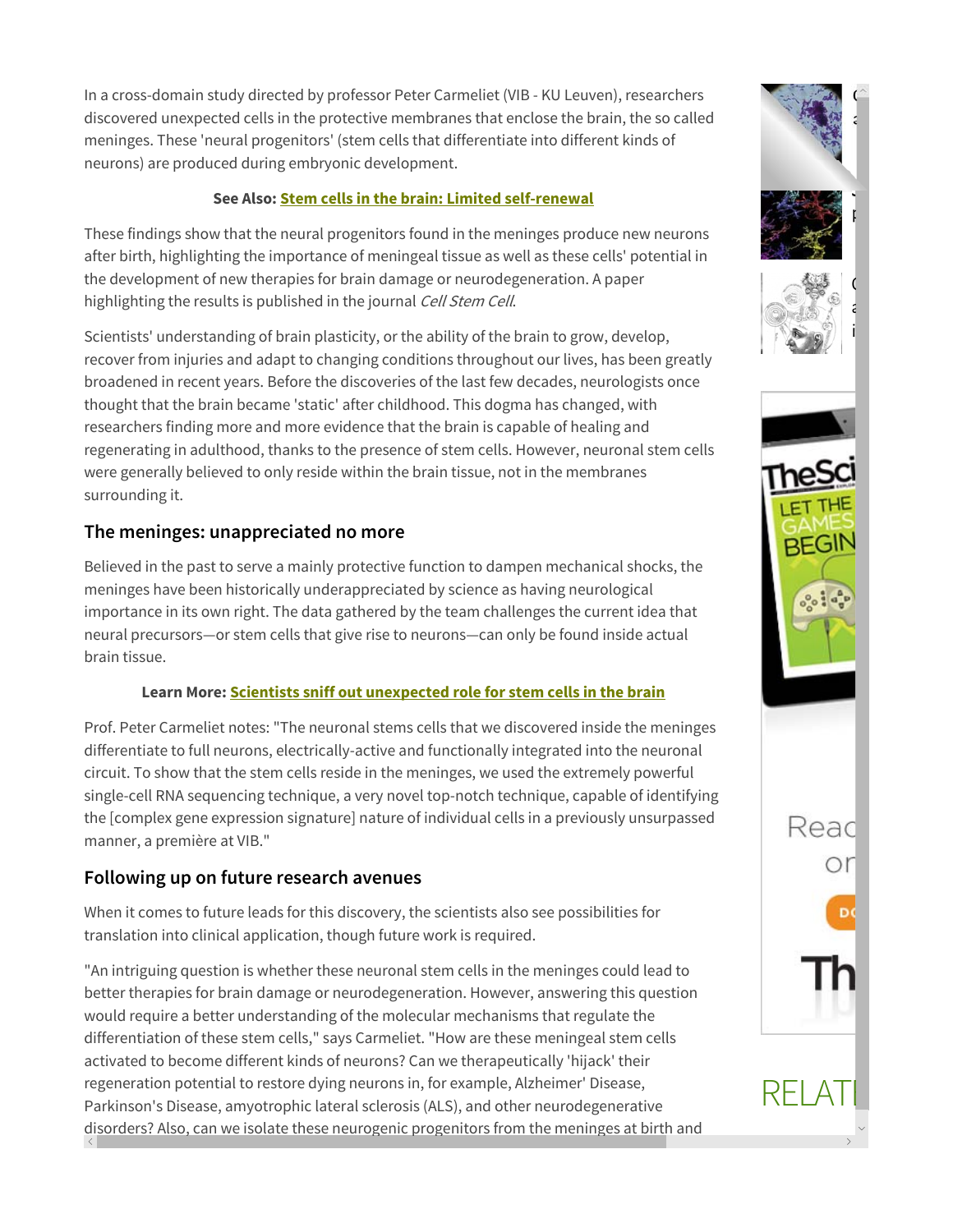use them for later transplantation? These findings open up very exciting research opportunities for the future."

Moving into unchartered territory is high risk, and can offer high gain, but securing funding for such type of research is challenging. However, Carmeliet's discoveries were made possible to a large extent by funding through "Opening the Future: pioneering without boundaries", a recently created Mecenas Funding Campaign for funding of high risk brain research but with potential for breakthrough discoveries, started up by the KU Leuven in 2013 and unique in Flanders.

#### **Read Next: A better way to grow motor neurons from stem cells**

"Being able to use such non-conventional funding channels is of utmost importance to break new boundaries in research," says Carmeliet. "This unique Mecenas funding initiative by the KU Leuven is innovative and boundary-breaking by itself. Our entire team is enormously grateful for the opportunities it has created for our investigations".

Note: Material may have been edited for length and content. For further information, please contact the cited source.

VIB - Flanders Institute for Biotechnology press release

#### **Publication**

Bifari F et al. Neurogenic Radial Glia-like Cells in Meninges Migrate and Differentiate into **Functionally Integrated Neurons in the Neonatal Cortex.** Cell Stem Cell, Published Online November 23 2016. doi: 10.1016/j.stem.2016.10.020

**Similar Stories On …** stem cells, cortex, brain development, plasticity, neurogenesis

## More Research News



Building stressresistant memories - Practice testing offers protection



Your dog remembers what you did



New studies provide more insight into Zika effects



Stuttering related to brain circuits that control speech production







Ne The Ce Mic Ca Ge

**Ste** 

**Scl** 

## Recommended from the Web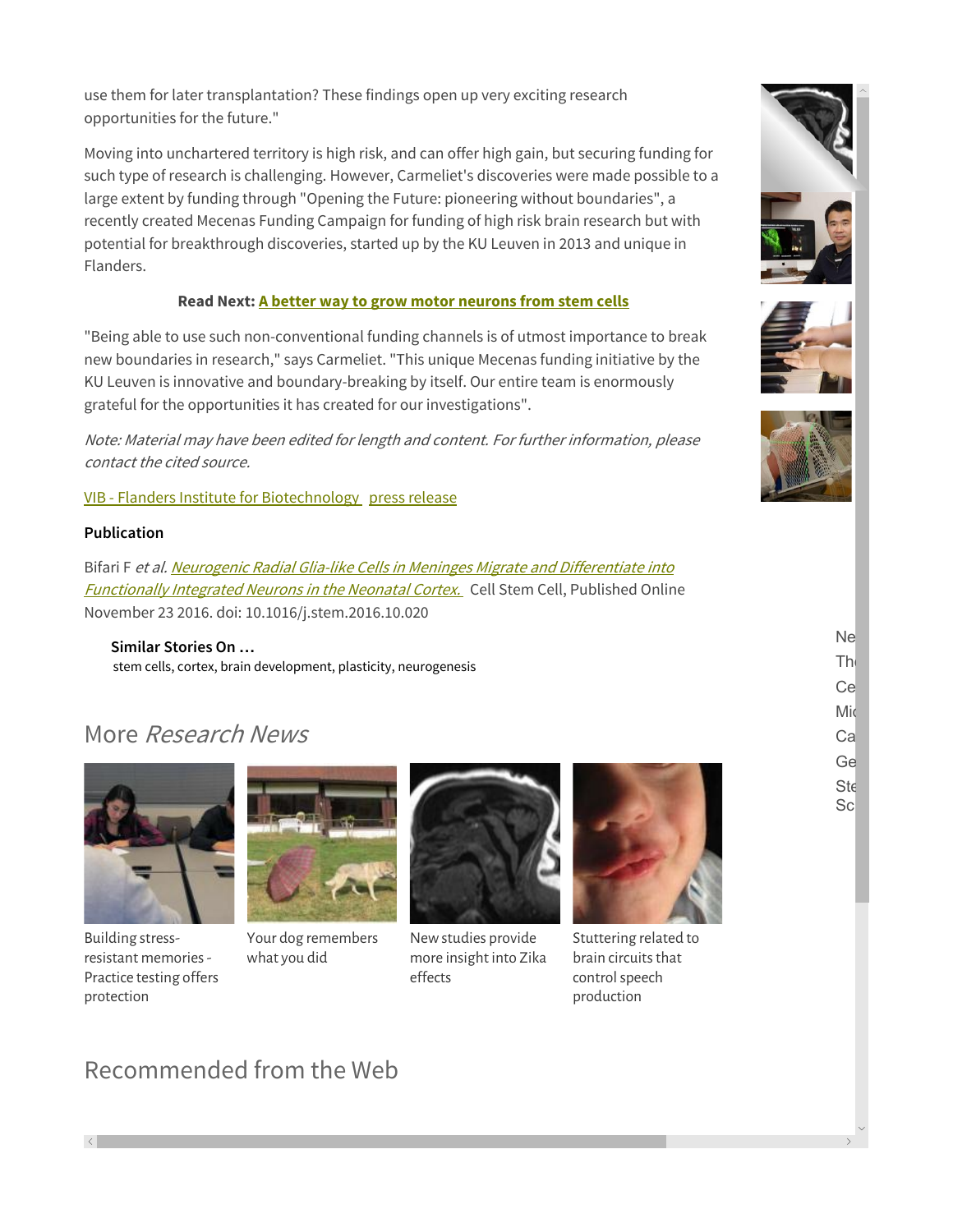

#### Corals Show Genetic Plasticity Inshore corals thrive in a chaotic ecosystem thanks to… Stem Cells Drive Cancer Risk… Mutations that arise during stem cell division

| Donor Stem Cells Improve                    | How Experience Shapes Adult                        |  |
|---------------------------------------------|----------------------------------------------------|--|
| After a heart attack, monkeys given induced | Interneurons and mature granule cells in the adult |  |
| pluripotent                                 | mouse                                              |  |

contribute…

## comments

| 0 Comments |               | Sort by   Oldest |  |
|------------|---------------|------------------|--|
|            |               |                  |  |
|            | Add a comment |                  |  |

**Facebook Comments Plugin** 



SUBSCRIBE TO THE SCIENTIST MAGAZINE<br>12 issues/year; Print or Digital (iPad/Kindle/Tablet)